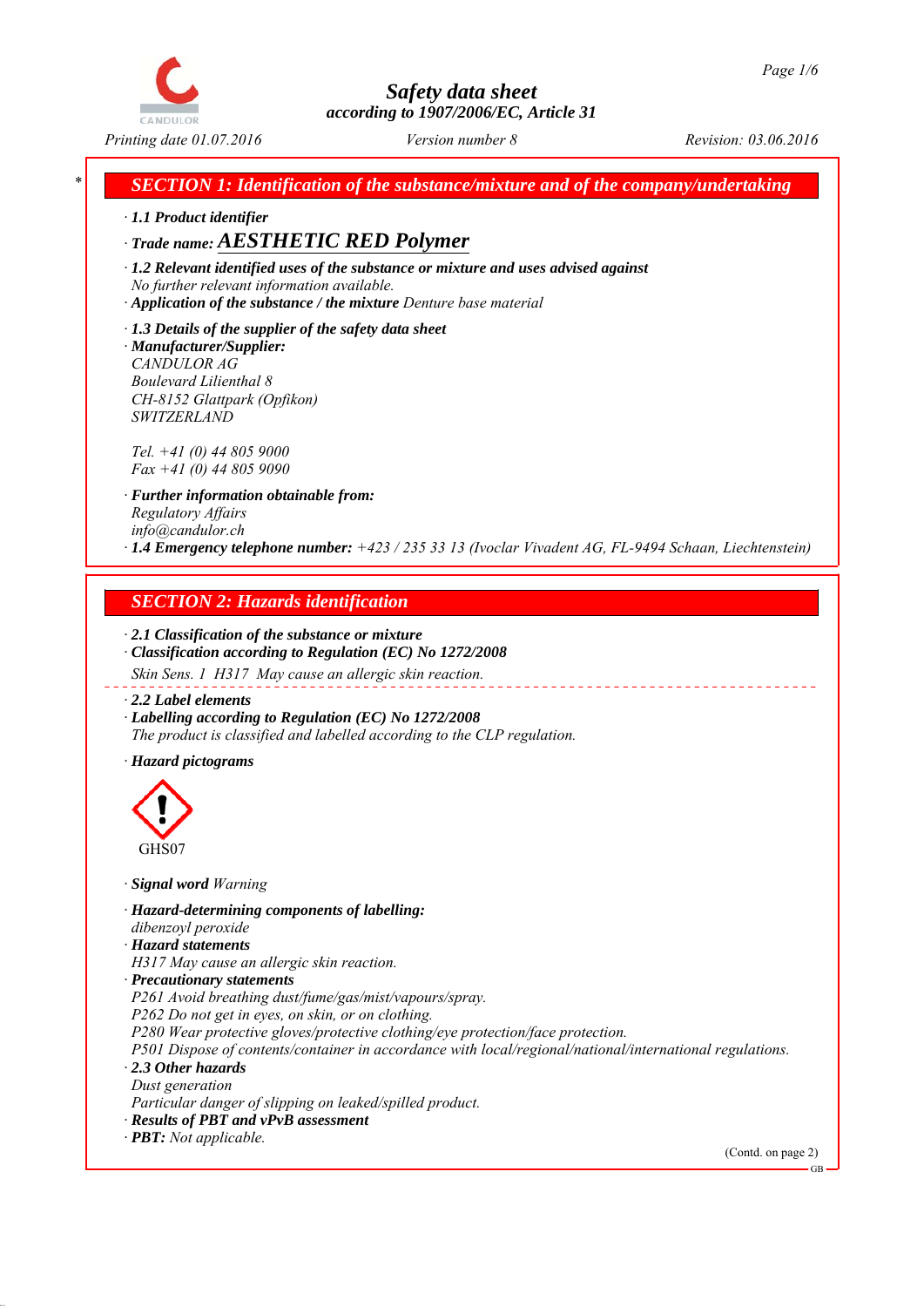*Printing date 01.07.2016 Revision: 03.06.2016 Version number 8*

# *Trade name: AESTHETIC RED Polymer*

(Contd. of page 1)

*1-<2.5%*

*∙ vPvB: Not applicable.*

## *SECTION 3: Composition/information on ingredients*

*∙ 3.2 Chemical characterisation: Mixtures*

*∙ Description: > 95% polymethylmethacrylate*

*∙ Dangerous components:*

*CAS: 94-36-0 dibenzoyl peroxide*

*EINECS: 202-327-6 Org. Perox. B, H241; Eye Irrit. 2, H319; Skin Sens. 1, H317*

*∙ Additional information: For the wording of the listed hazard phrases refer to section 16.*

### *\* SECTION 4: First aid measures*

*∙ 4.1 Description of first aid measures*

*∙ General information: No special measures required.*

- *∙ After inhalation: Supply fresh air; consult doctor in case of complaints.*
- *∙ After skin contact: Rinse with water.*
- *∙ After eye contact: Rinse opened eye for several minutes under running water. Then consult a doctor.*
- *∙ After swallowing:*

*Rinse out mouth and then drink plenty of water.*

- *If symptoms persist consult doctor.*
- *∙ 4.2 Most important symptoms and effects, both acute and delayed No further relevant information available.*
- *∙ 4.3 Indication of any immediate medical attention and special treatment needed*

*No further relevant information available.*

## *SECTION 5: Firefighting measures*

*∙ 5.1 Extinguishing media*

- *∙ Suitable extinguishing agents:*
- *CO2, powder or water spray. Fight larger fires with water spray or alcohol resistant foam.*
- *∙ 5.2 Special hazards arising from the substance or mixture No further relevant information available.*
- *∙ 5.3 Advice for firefighters*
- *∙ Protective equipment: No special measures required.*

### *SECTION 6: Accidental release measures*

- *∙ 6.1 Personal precautions, protective equipment and emergency procedures Not required.*
- *∙ 6.2 Environmental precautions: Do not allow to enter sewers/ surface or ground water.*
- *∙ 6.3 Methods and material for containment and cleaning up: Pick up mechanically.*
- *∙ 6.4 Reference to other sections*
- *See Section 7 for information on safe handling.*
- *See Section 8 for information on personal protection equipment.*

*See Section 13 for disposal information.*

### *SECTION 7: Handling and storage*

*∙ 7.1 Precautions for safe handling*

*Only adequately trained personnel should handle this product. For use in dentistry only.*

*∙ Information about fire - and explosion protection: No special measures required.*

(Contd. on page 3)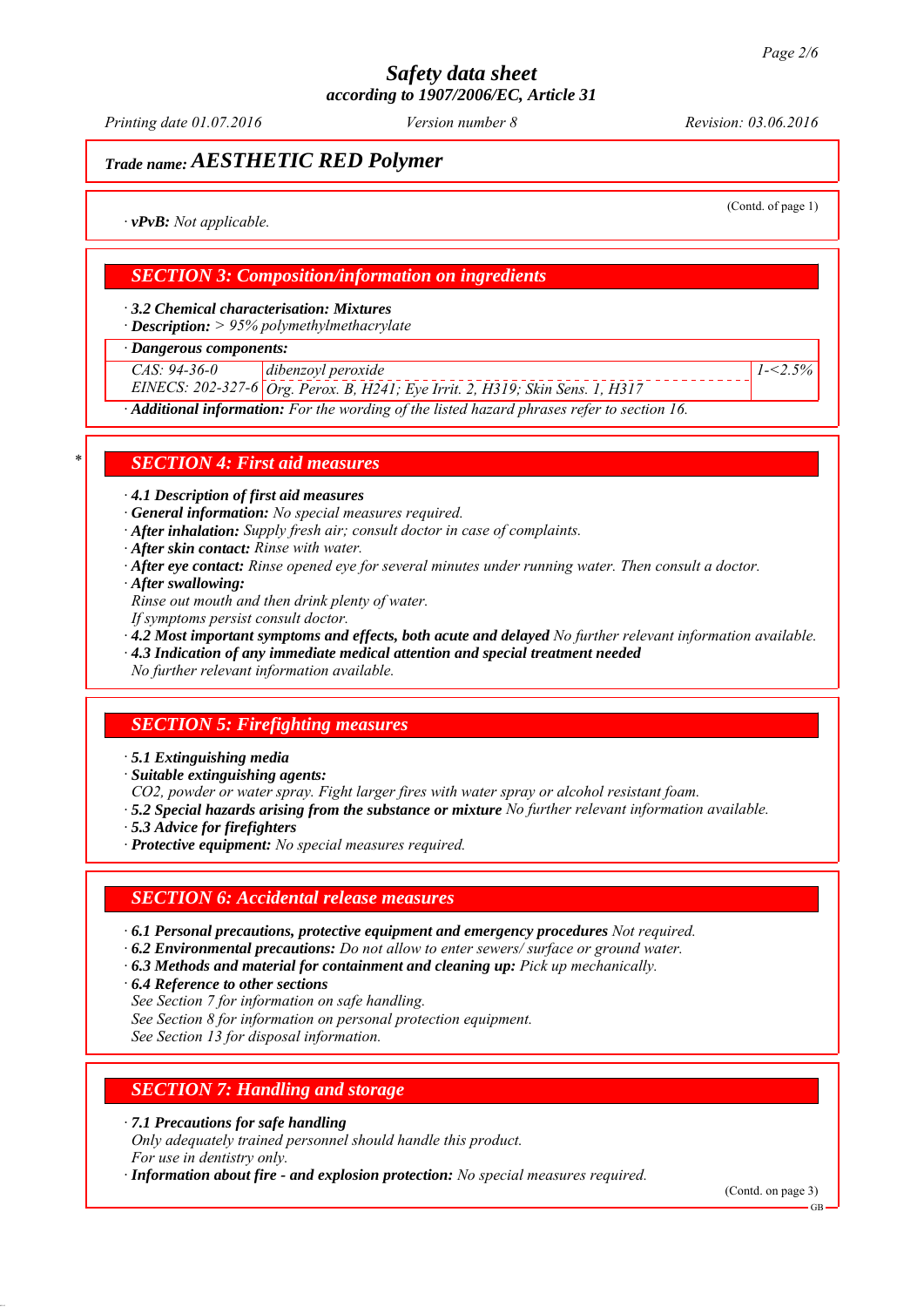*Printing date 01.07.2016 Revision: 03.06.2016 Version number 8*

# *Trade name: AESTHETIC RED Polymer*

(Contd. of page 2)

- *∙ 7.2 Conditions for safe storage, including any incompatibilities*
- *∙ Storage:*

*∙ Requirements to be met by storerooms and receptacles: Store only in the original receptacle.*

*∙ Information about storage in one common storage facility: Not required.*

*∙ Further information about storage conditions: Protect from heat and direct sunlight.*

*∙ 7.3 Specific end use(s) No further relevant information available.*

## *SECTION 8: Exposure controls/personal protection*

*∙ Additional information about design of technical facilities: No further data; see item 7.*

*∙ 8.1 Control parameters*

#### *∙ Ingredients with limit values that require monitoring at the workplace:*

*CAS: 94-36-0 dibenzoyl peroxide*

*WEL Long-term value: 5 mg/m³*

*∙ Additional information: The lists valid during the making were used as basis.*

- *∙ 8.2 Exposure controls*
- *∙ Personal protective equipment:*

*∙ General protective and hygienic measures: Usual hygienic measures for dental practice and dental laboratories. Keep away from foodstuffs, beverages and feed. Wash hands before breaks and at the end of work. Avoid contact with the skin.*

*∙ Respiratory protection: Use respiratory protective device against the effects of dust.*

*∙ Protection of hands:*



*Protective gloves*

*After use of gloves apply skin-cleaning agents and skin cosmetics.*

*∙ Material of gloves*

*Butyl rubber, BR Chloroprene rubber, CR*

*Natural rubber, NR*

*Nitrile rubber, NBR*

*Fluorocarbon rubber (Viton)*

*Selection of the glove material on consideration of the penetration times, rates of diffusion and the degradation*

*∙ Penetration time of glove material*

*The exact break through time has to be found out by the manufacturer of the protective gloves and has to be observed.*

*∙ Eye protection: Safety glasses*

### *SECTION 9: Physical and chemical properties*

#### *∙ 9.1 Information on basic physical and chemical properties*

*∙ General Information*

- *∙ Appearance:*
- *Form: Powder Colour: According to product specification ∙ Odour: Characteristic*

(Contd. on page 4)

GB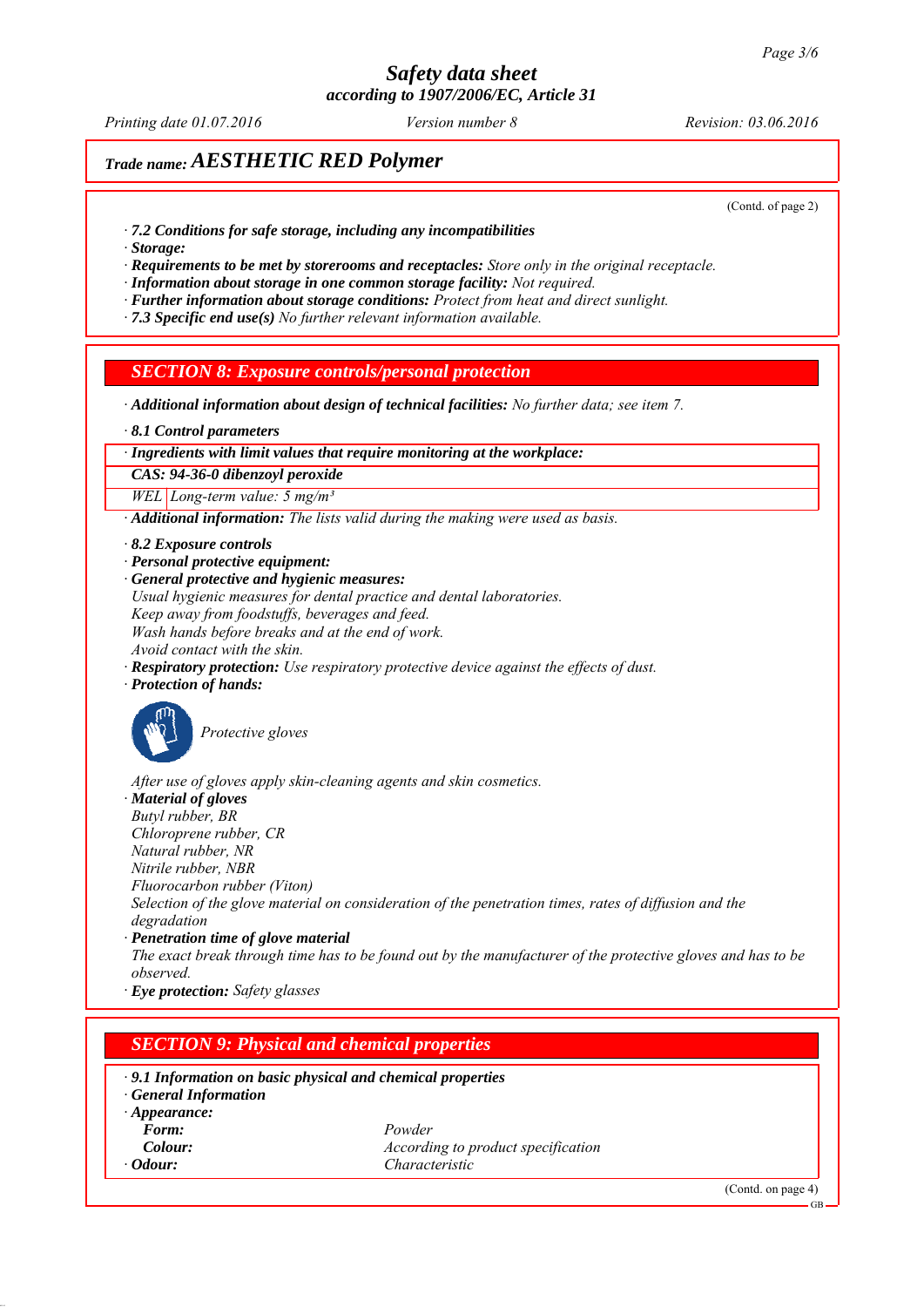*Printing date 01.07.2016 Revision: 03.06.2016 Version number 8*

# *Trade name: AESTHETIC RED Polymer*

|                                                            | (Contd. of page 3)                            |
|------------------------------------------------------------|-----------------------------------------------|
| • Odour threshold:                                         | Not determined.                               |
| $\cdot$ pH-value:                                          | Not applicable.                               |
| $\cdot$ Change in condition                                |                                               |
| <b>Melting point/Melting range:</b>                        | 150 $\degree$ C                               |
| <b>Boiling point/Boiling range:</b>                        | Undetermined.                                 |
| $\cdot$ Flash point:                                       | 250 °C                                        |
| · Flammability (solid, gaseous):                           | Not determined.                               |
| · Self-igniting:                                           | Product is not selfigniting.                  |
| · Danger of explosion:                                     | Product does not present an explosion hazard. |
| · Explosion limits:                                        |                                               |
| Lower:                                                     | Not determined.                               |
| <b>Upper:</b>                                              | Not determined.                               |
| · Vapour pressure:                                         | Not applicable.                               |
| $\cdot$ Density at 20 $\cdot$ C:                           | $1.2$ g/cm <sup>3</sup>                       |
| $\cdot$ Relative density                                   | Not determined.                               |
| · Vapour density                                           | Not applicable.                               |
| $\cdot$ Evaporation rate                                   | Not applicable.                               |
| $\cdot$ Solubility in / Miscibility with                   |                                               |
| water:                                                     | Nearly insoluble.                             |
| · Partition coefficient (n-octanol/water): Not determined. |                                               |
| · Viscosity:                                               |                                               |
| Dynamic:                                                   | Not applicable.                               |
| Kinematic:                                                 | Not applicable.                               |
| $\cdot$ 9.2 Other information                              | No further relevant information available.    |

### *SECTION 10: Stability and reactivity*

*∙ 10.1 Reactivity No further relevant information available.*

*∙ 10.2 Chemical stability Stable under normal handling and storage conditions.*

- *∙ Thermal decomposition / conditions to be avoided: No decomposition if used according to specifications.*
- *∙ 10.3 Possibility of hazardous reactions No dangerous reactions known.*
- *∙ 10.4 Conditions to avoid No further relevant information available.*
- *∙ 10.5 Incompatible materials: No further relevant information available.*
- *∙ 10.6 Hazardous decomposition products: None under normal conditions of storage and use.*

## *\* SECTION 11: Toxicological information*

*∙ 11.1 Information on toxicological effects*

- *∙ Acute toxicity Based on available data, the classification criteria are not met.*
- *∙ Skin corrosion/irritation Based on available data, the classification criteria are not met.*
- *∙ Serious eye damage/irritation Based on available data, the classification criteria are not met.*
- *∙ Respiratory or skin sensitisation*
- *May cause an allergic skin reaction.*
- *∙ Additional toxicological information: No further relevant information available.*
- *∙ Germ cell mutagenicity Based on available data, the classification criteria are not met.*
- *∙ Carcinogenicity Based on available data, the classification criteria are not met.*
- *∙ Reproductive toxicity Based on available data, the classification criteria are not met.*

(Contd. on page 5)

GB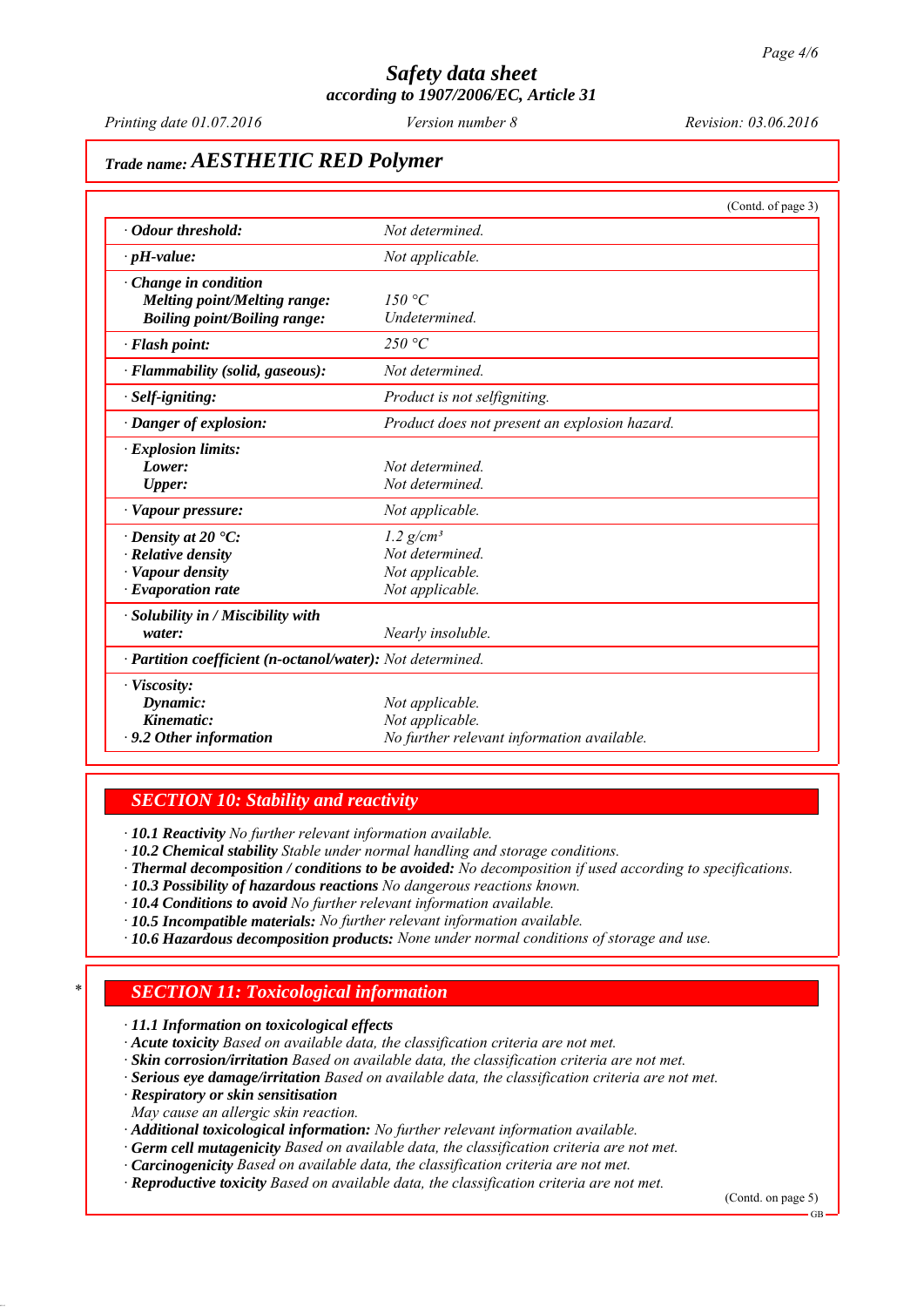*Printing date 01.07.2016 Revision: 03.06.2016 Version number 8*

(Contd. of page 4)

# *Trade name: AESTHETIC RED Polymer*

- *∙ STOT-single exposure Based on available data, the classification criteria are not met.*
- *∙ STOT-repeated exposure Based on available data, the classification criteria are not met.*
- *∙ Aspiration hazard Based on available data, the classification criteria are not met.*

## *SECTION 12: Ecological information*

#### *∙ 12.1 Toxicity*

- *∙ Aquatic toxicity: No further relevant information available.*
- *∙ 12.2 Persistence and degradability No further relevant information available.*
- *∙ 12.3 Bioaccumulative potential No further relevant information available.*
- *∙ 12.4 Mobility in soil No further relevant information available.*
- *∙ Additional ecological information:*
- *∙ General notes:*

*Water hazard class 1 (German Regulation) (Self-assessment): slightly hazardous for water Do not allow undiluted product or large quantities of it to reach ground water, water course or sewage system.*

- *∙ 12.5 Results of PBT and vPvB assessment*
- *∙ PBT: Not applicable.*
- *∙ vPvB: Not applicable.*
- *∙ 12.6 Other adverse effects No further relevant information available.*

### *SECTION 13: Disposal considerations*

- *∙ 13.1 Waste treatment methods*
- *∙ Recommendation*

*Take to an approved landfill or a waste incineration plant, under conditions approved by the local authority.*

*∙ Uncleaned packaging:*

*∙ Recommendation: Disposal must be made according to official regulations.*

### *SECTION 14: Transport information*

| $\cdot$ 14.1 UN-Number<br>· ADR, RID, ADN, ADN, IMDG, IATA                                                   | Void                                                                                 |
|--------------------------------------------------------------------------------------------------------------|--------------------------------------------------------------------------------------|
| $\cdot$ 14.2 UN proper shipping name<br>ADR, RID, ADN, ADN, IMDG, IATA                                       | Void                                                                                 |
| $\cdot$ 14.3 Transport hazard class(es)                                                                      |                                                                                      |
| · ADR,RID,ADN, ADN, IMDG, IATA<br>· Class                                                                    | Void                                                                                 |
| $\cdot$ 14.4 Packing group<br>· ADR, RID, ADN, IMDG, IATA                                                    | Void                                                                                 |
| $\cdot$ 14.5 Environmental hazards:<br>$\cdot$ Marine pollutant:                                             | No                                                                                   |
| $\cdot$ 14.6 Special precautions for user                                                                    | Not applicable.                                                                      |
| $\cdot$ 14.7 Transport in bulk according to Annex II of<br><b>Marpol and the IBC Code</b><br>Not applicable. |                                                                                      |
| $\cdot$ Transport/Additional information:                                                                    | Product is not classified as a dangerous good for transport<br>$(ADR, IMDG, IATA)$ . |
|                                                                                                              | (Contd. on page 6)                                                                   |